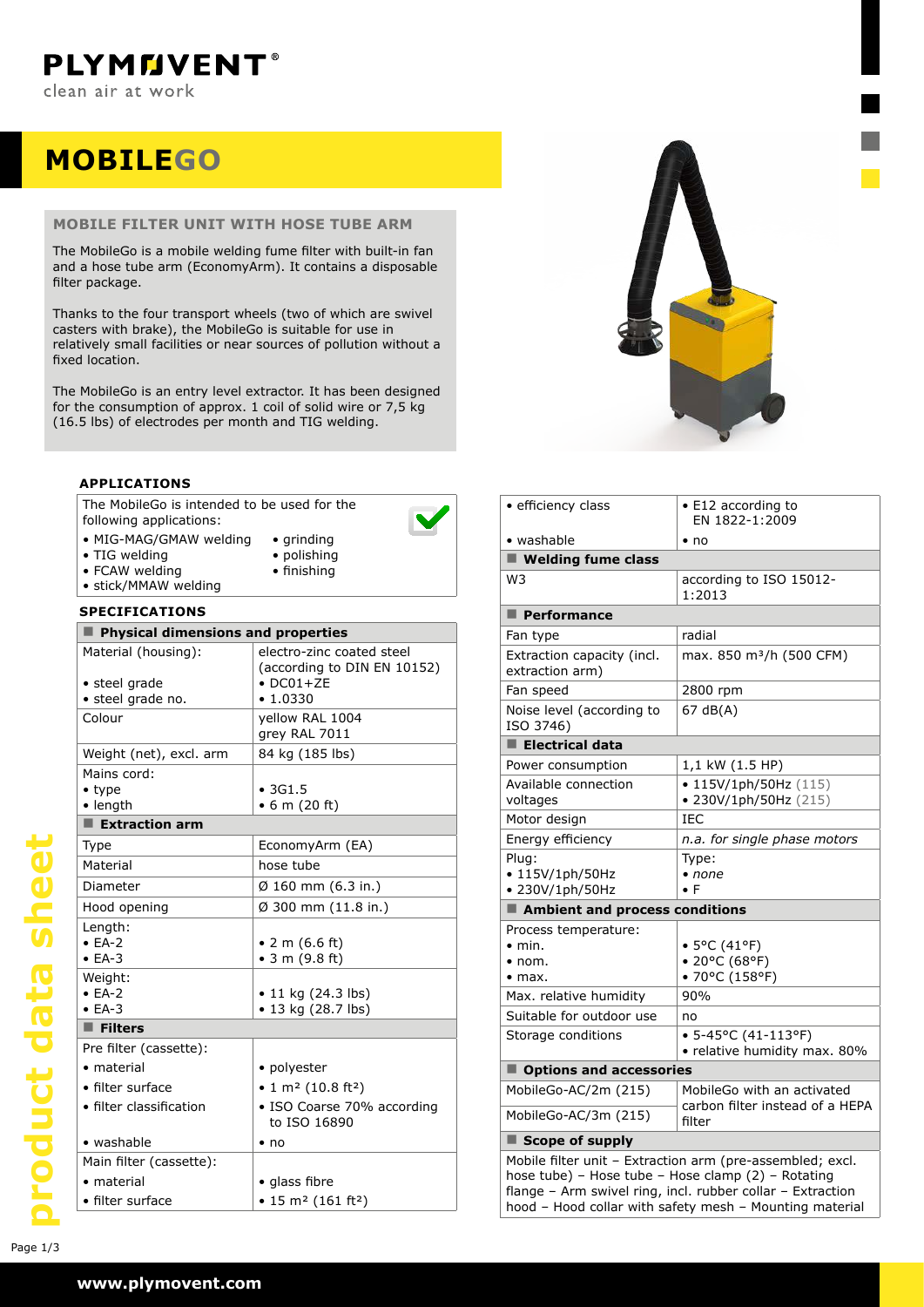# **PLYMMVENT®**

clean air at work

| Type                                 | MobileGo/2m                                   |               | MobileGo/3m                                   |               |  |  |
|--------------------------------------|-----------------------------------------------|---------------|-----------------------------------------------|---------------|--|--|
| Connection voltage                   | 115V/1ph/50Hz                                 | 230V/1ph/50Hz | 115V/1ph/50Hz                                 | 230V/1ph/50Hz |  |  |
| $\blacksquare$ Order information     |                                               |               |                                               |               |  |  |
| Article no.                          | 0000111450                                    | 0000111449    | 0000111471                                    | 0000111470    |  |  |
| • MobileGo-AC                        |                                               | 0000112350    |                                               | 0000112353    |  |  |
| Number/package                       |                                               |               |                                               | 1             |  |  |
| $\blacksquare$ Logistics data        |                                               |               |                                               |               |  |  |
| Gross weight (incl.<br>pallet)       | 101 kg (223 lbs)                              |               | 103 kg (227 lbs)                              |               |  |  |
| Packing dimensions<br>(incl. pallet) | 800 x 1200 x 1650 mm (31.5 x 47.2 x 65.0 in.) |               | 800 x 1200 x 2250 mm (31.5 x 47.2 x 88.6 in.) |               |  |  |
| Max. number/pallet                   |                                               |               |                                               |               |  |  |
| <b>Harmonized Tariff Code</b>        | 84213925                                      |               | 84213925                                      |               |  |  |

#### **Dimensions**